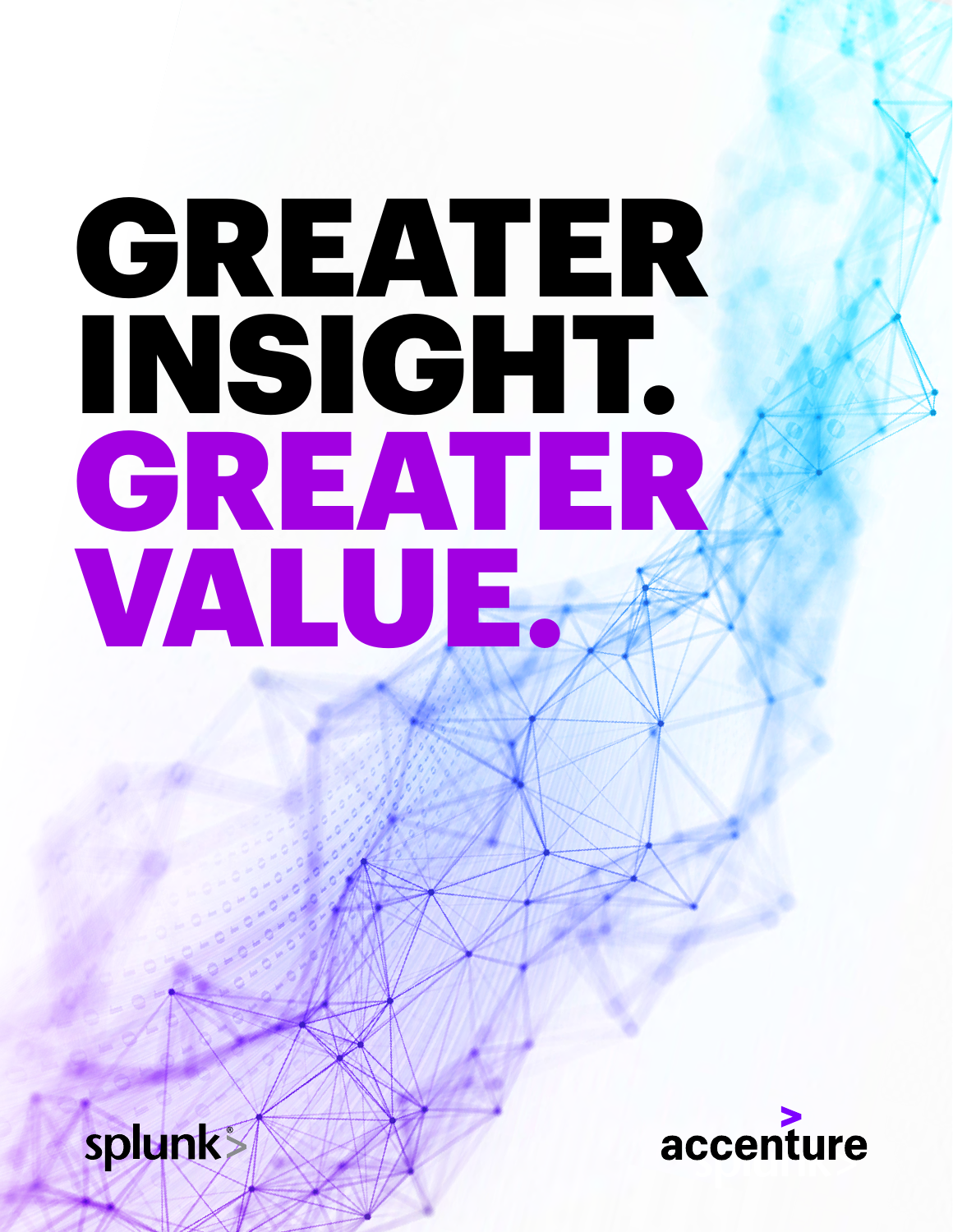## **ACCENTURE AND SPLUNK: DELIVERING REAL-TIME INSIGHTS TO GROW REVENUE, LOWER COSTS AND REDUCE RISKS**

*A wireless carrier is on the verge of experiencing a system outage that would affect millions of its customers. Fortunately, the company is alerted to the problem ahead of time and takes action to address it. This carrier reclaims \$1.2 million annually by reducing system outages in this way.* 

*A financial services company dramatically improves its banking services by preempting 40 percent of its customer-impacting IT incidents and reducing mean time to resolve issues by 70 percent.* 

*A utility company is able to detect cyber attacks and sabotage attempts on its field workforce's mobile devices and smart meters and can immediately take action to block those attacks, protecting critical infrastructure, preventing negative impacts for customers and increasing the productivity of its workforce.*

*A global resource company is able to monitor developer efficiency and quality from build to production and can also monitor team throughput and performance. This enables* 

*teams to enhance efficiency by optimizing lifecycle processes and increasing the skills of the workforce, thus reducing cost to serve and increasing speed to market.* 

#### HOW IS ALL THIS POSSIBLE?

The common thread these organizations share is their ability to collect, analyze and visualize their machine data in real time to enable operational intelligence.

Operational intelligence capabilities are offered through a new strategic partnership between Accenture, a preeminent strategy, technology, digital, and operations company, and Splunk, which offers the leading platform for operational intelligence—enabling organizations to search, monitor, correlate and analyze machine data.

Together, Accenture's and Splunk's capabilities can generate actionable and valuable insights to help achieve important business outcomes: improving productivity, growing revenue, lowering costs, reducing risks, and attracting and retaining customers.

**Together, Accenture's and Splunk's capabilities can generate actionable and valuable insights to help achieve important business outcomes: improving productivity, growing revenue, lowering costs, reducing risks, and attracting and retaining customers.**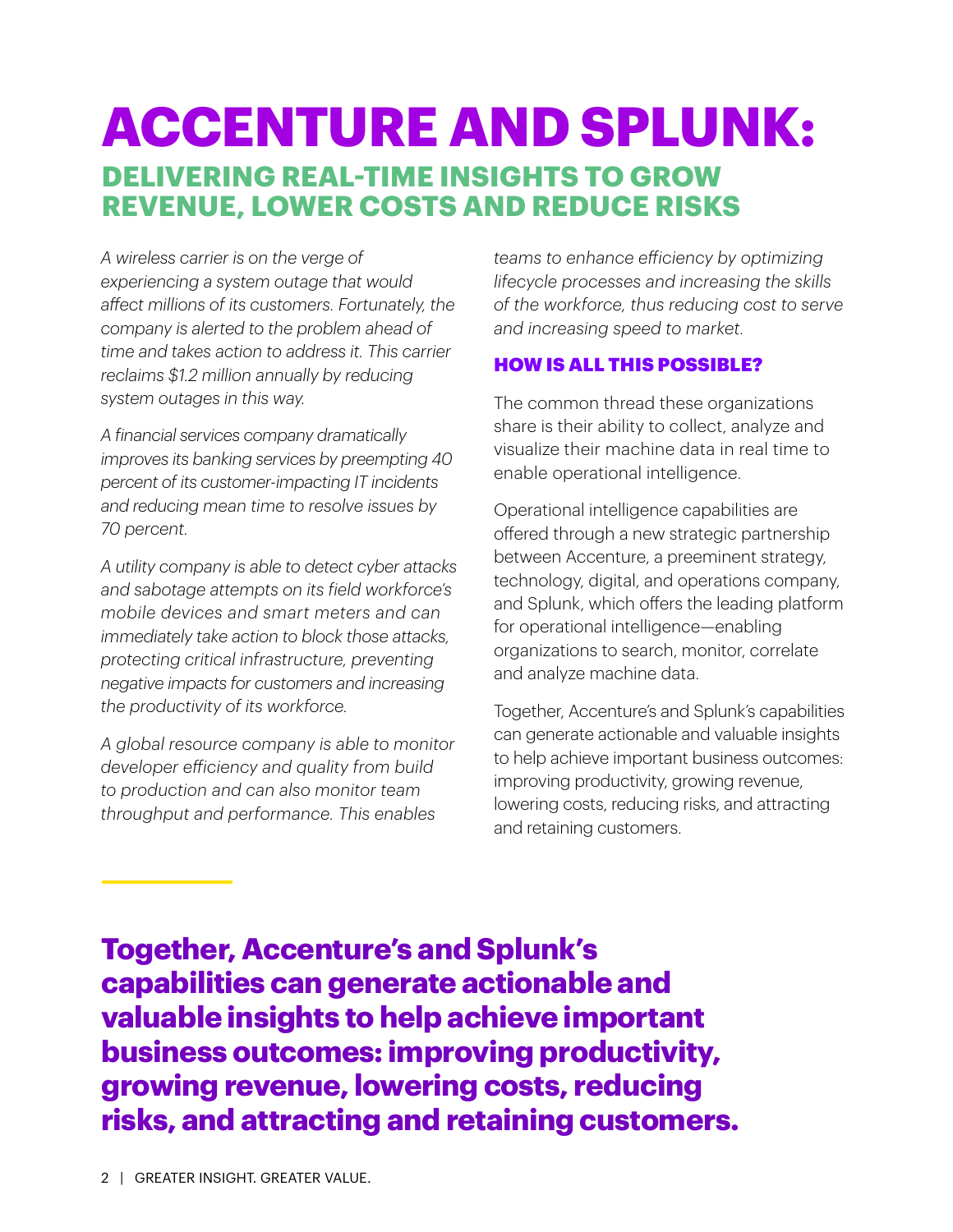## **WHAT CAN YOU DO WITH 21 BILLION THINGS?**

We all know about the explosion of data in our organizations and in our lives. Accenture estimates that by 2020 there will be more than 44 zettabytes of data (that's 44 trillion gigabytes) stored and available, 35 percent of which will be considered useful for analysis. Part of this data explosion is the result of the Internet of Things (IoT)—a vast network of products, machines, sensors and processing—estimated to number more than 21 billion interconnected "things" by 2020.<sup>1</sup>

The question is: Are you able to turn vast amounts of data into timely insights?

Many companies struggle. Just getting data from so many different sources into the system is tough enough. Then, although some organizations can mine historical data for trends after the fact, the insights ultimately delivered are often no longer relevant because too much time has passed.

The current state of operations is often reactive, catching problems only after they've snowballed into business or security disruptions. Worse still, problem resolution is siloed in various organizations—meaning data isn't shared, complex interactions between infrastructure and application components can't be captured, and subtle interactions between systems go unnoticed.

What's needed instead is the kind of operational intelligence offered by Accenture and Splunk: real-time insights, generated from machine data, which are available to support near-instantaneous decision making, timely customer service and more effective steering of an organization.

## **THE ACCENTURE-SPLUNK PARTNERSHIP: DELIVERING ADVANCED ANALYTICS SOLUTIONS**

Through a new strategic partnership agreement, Splunk products and cloud services are being integrated into Accenture's business analytics, application services, security and digital offerings. The Accenture-Splunk team offers services that collect machine data from any source, including logs, clickstreams, sensors, web servers, custom applications, hypervisors, containers, social media and cloud services.

The Splunk platform then enables organizations to search, monitor and analyze this data to drive multiple use cases like security, IT operations, application delivery, industrial data and IoT—delivering operational intelligence across the entire organization.

Hawaiian Telcom, for example, is taking advantage of Accenture's intelligent application management services, infused with Splunk technology, to mine critical business insights and expand monitoring of the company's core IT ecosystem.

Real-time insights gleaned from customized dashboards enable Hawaiian Telcom to be more strategic and proactive on a dayto-day basis, which ultimately improves customer service and increases productivity.

Accenture and Splunk are also jointly developing and bringing to market new packaged solutions, the first of which integrates Splunk analytics into Accenture's Managed Security Services. These services leverage Accenture's global resources and nextgeneration as-a-service capabilities to better anticipate attacks, contain breaches, minimize vulnerabilities and ensure business continuity.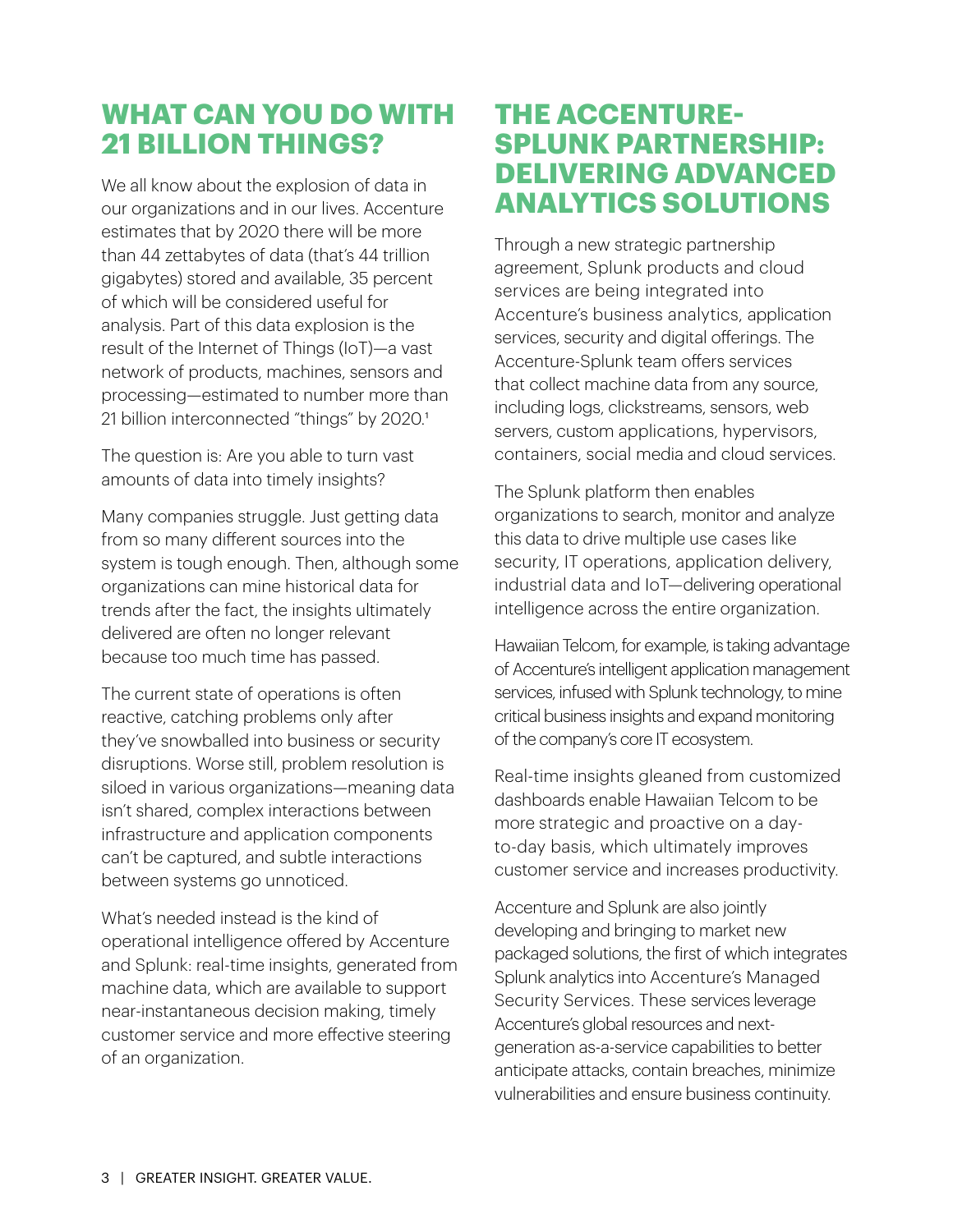## **The foundation of operational intelligence**

Comprehensive, end-to-end operational intelligence improves business and IT effectiveness by providing an integrated view of the status and performance of IT infrastructure, services and business applications. The foundation of successful operational intelligence is data aggregation and mining. This approach transforms machine data from a hodgepodge of disconnected and often-unused log files into a valuable resource for analytics software. In an automated fashion, the software can highlight important usage trends, system inefficiencies and opportunities for process and business improvements, such as marketing campaigns and enhancing products and services. More significant benefits accrue as organizations build more automation, sophistication and business analytics into the system.

Accenture's and Splunk's analytics-driven security solutions provide a comprehensive approach to cybersecurity, including advanced techniques like behavioral analytics. These techniques help security teams quickly detect and respond to threats based on a broader security context than is possible with legacy security products. The Accenture-Splunk solutions can be deployed on-premises, in the cloud or in a hybrid cloud deployment.

## **RAPID INSIGHTS INTO ESSENTIAL BUSINESS OPERATIONS**

The Splunk platform enables rapid answers to critical business questions because it is schema-free, real-time, data-sourceagnostic, time-sequenced, visually enabled, and capable of "on-the-fly" data correlation. The flexible architecture provides insights in days instead of weeks or months because information is normalized and correlated at the point of analysis. Relational, log and wire data

are correlated across business functions using time as the primary axis, making insights more readily accessible than ever before.

Traditional extract, transform and load architectures are "schema-on-write" and the data loads are often both large and out of date by the time insights are extracted from them. The Splunk platform offers real-time, flexible, "schema-on-read" capabilities which, when combined with pattern recognition and machine learning, can also be considered "pre-occurrence" or "pre-real time."

Consider one example of the impact of Accenture-Splunk solutions: being able not only to detect problems but also take action quickly to repair them. In the past, a financial services company processing a loan application might not have known for weeks if an application was delayed somewhere in the process. By that time the customer probably would have gone elsewhere. By tapping into operational intelligence, companies can be alerted to the bottleneck and clear it up in a matter of minutes instead of days or weeks.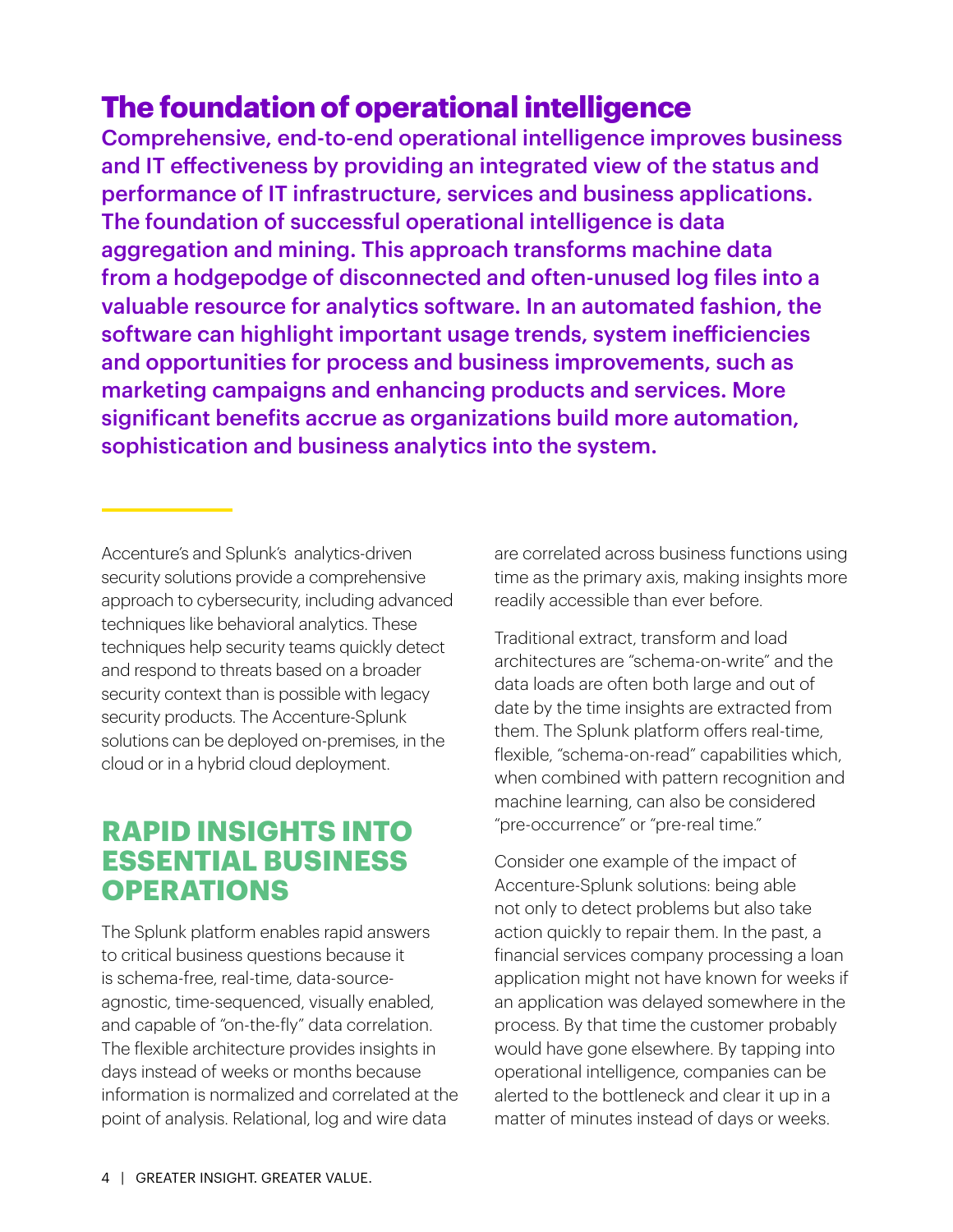## **SPLUNK PRODUCTS INTEGRATED WITH ACCENTURE SOLUTIONS**

Accenture has already integrated Splunk products into a set of tools and resources that provide project teams with the analytics, automation and security services needed to optimize the application management lifecycle and defend against threats and malicious insiders to deliver better value across the enterprise.

Accenture and Splunk offerings help clients address a range of operational issues (see Figure 1):

These capabilities have been implemented for some of the largest companies in the world across multiple industries. Splunk has enabled TiVo to gain full visibility into how its user interface is performing in customers' homes and on mobile devices. TiVo can track the availability of the search functionality and programming guides, and ensure that consumers can find specific content. The platform also enables visibility into metrics specific to mobile devices—such as users' connectivity and how well they can stream content. Dashboards at TiVo's operating center display, in real time, the performance of the TiVo services experienced by millions of subscribers.

#### **FIGURE 1: Accenture-Splunk offerings, with examples of value delivered**

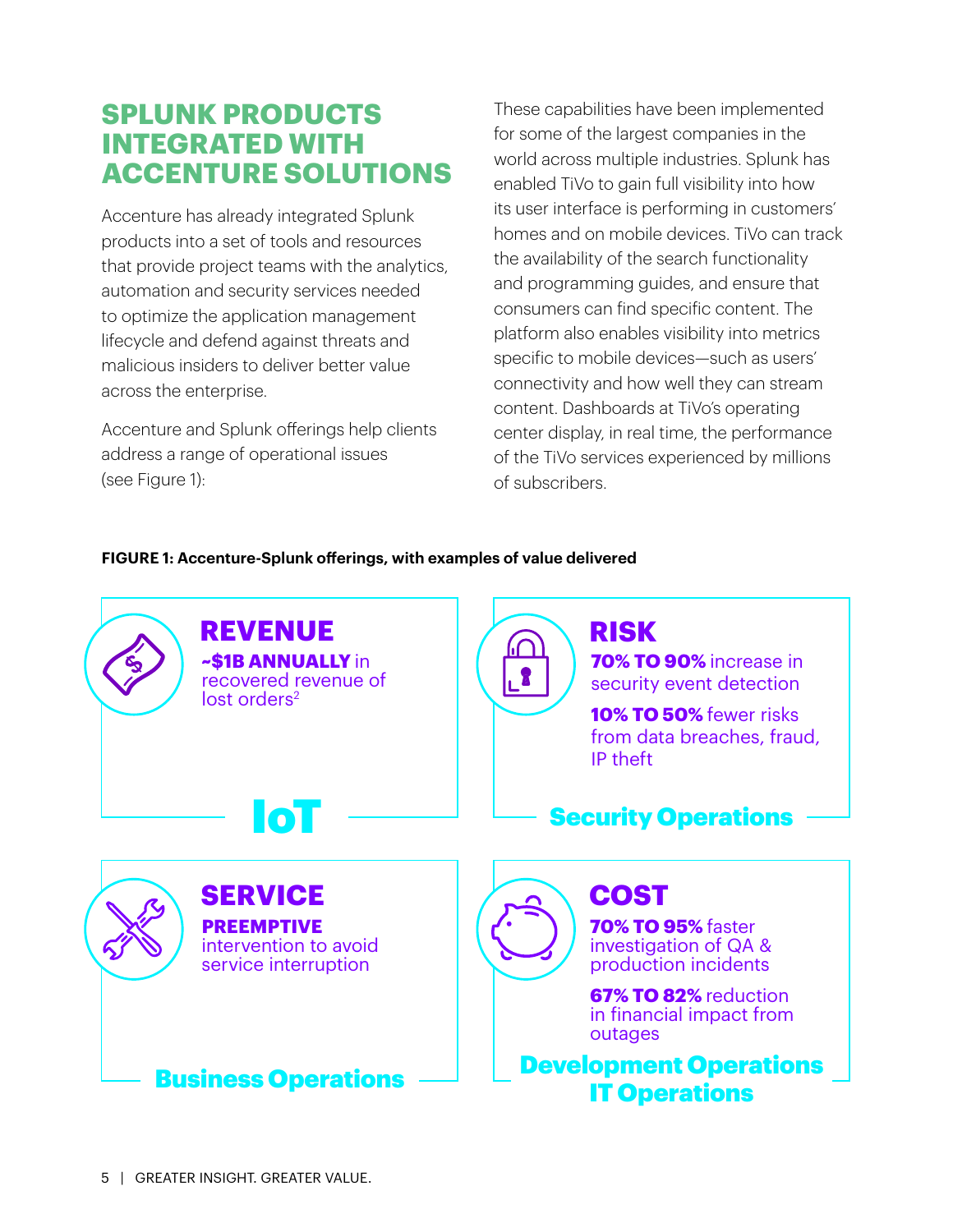

#### **INFORMATION TECHNOLOGY OPERATIONS**

Visualize performance of your IT service catalog; use machine learning to invoke corrective action based on control limits; and integrate performance information across the application and infrastructure stack.



#### **DEVELOPMENT OPERATIONS**

Achieve greater visibility into development efficiency and effectiveness, as well as code quality, by leveraging Splunk to correlate user stories to code faults and testing defects.



#### **SECURITY OPERATIONS**

Demonstrate security and data compliance, detection and response to threats and machine learning-driven user behavior analytics.



#### **BUSINESS OPERATIONS**

Track orders, analyze equipment performance, understand customer buying patterns and proactively identify disruptions to service in real time.



#### **INTERNET OF THINGS (IOT)**

Navigate the complexity of the IoT from strategic journeys through tactical use cases:

- "Connecting the dots" between smart devices and objects.
- Driving cost out of operations.
- Implementing predictive analytics, pattern recognition, machine learning and automation to drive value from the end-to-end data ecosystem.
- Protecting systems and devices from sabotage, hacking and cyber attack.
- Extracting business value from an end-to-end connected enterprise data fabric.

## **WHY 1+1 > 2**

The Accenture-Splunk strategic partnership integrates the companies' complementary IT, industry and business capabilities to provide accelerated value to our mutual clients. Splunk is one of the fastest-growing technology companies in the world, a winner of multiple awards, and regularly recognized as an operational intelligence leader. Accenture has more than 60 years of experience

transforming the world's leading companies in 120 countries with deep knowledge in over 40 different industries. In the security area, for example, Accenture Security professionals have served over 330 clients in 67 countries, bringing industrialized methodologies and proven solutions that help clients prepare, protect, detect, respond and recover along all points of the security lifecycle.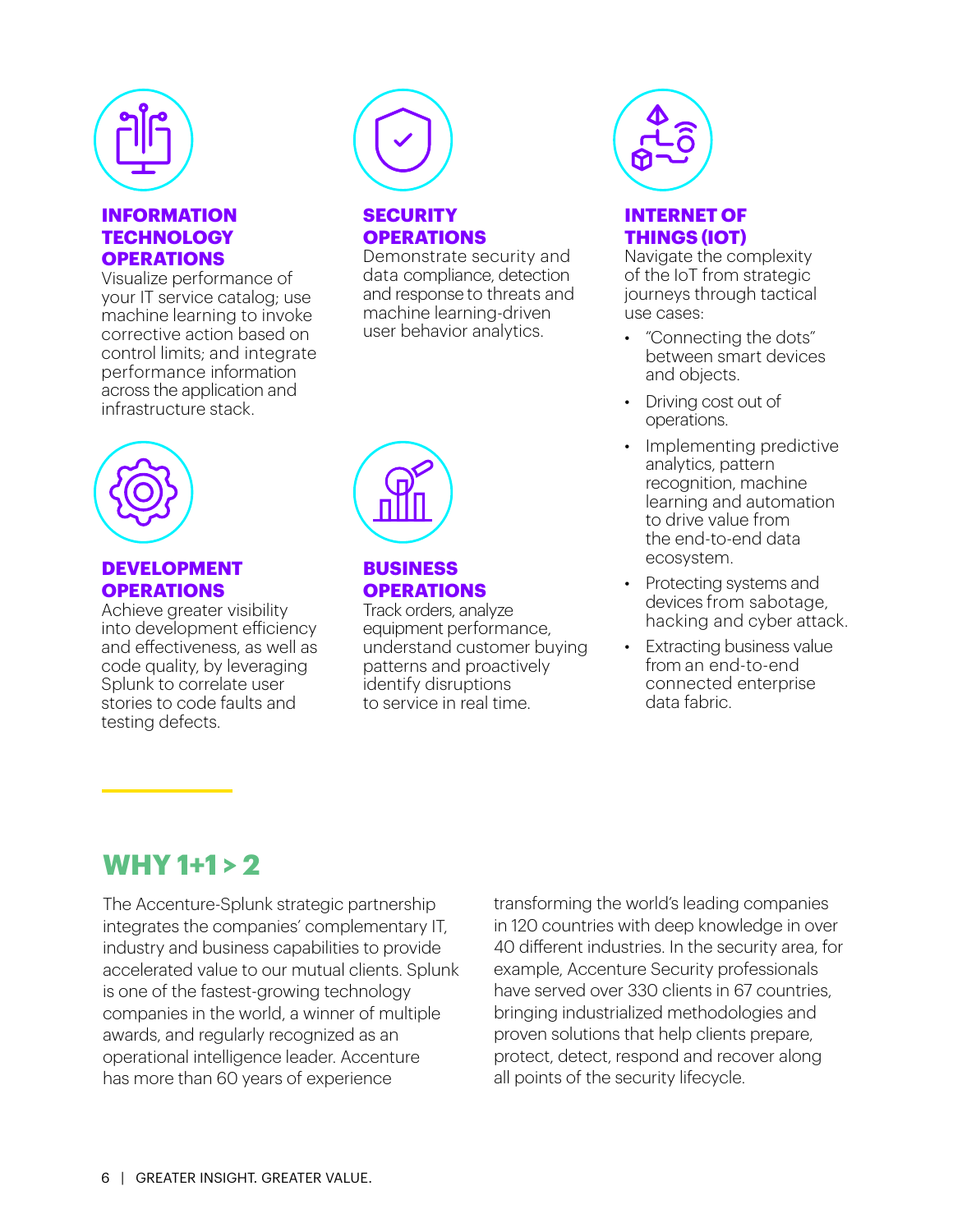## **GETTING STARTED**

How can you best proceed on your journey to develop advanced analytics capabilities that can mine machine data to improve operational intelligence? Based on Accenture's and Splunk's experience, here are some important steps.

#### **GET SPECIFIC ABOUT YOUR USE CASES**

1

Define the critical business or IT question you are seeking to answer. Develop use cases representing topics and sub-topics that support your case. Identify the problems you are trying to solve.

#### **ESTABLISH A VALUE HYPOTHESIS** 2

Quantify potential benefits and identify the metrics that would show the achievement of those benefits.

#### **CHOOSE YOUR DATA SETS AND VISUALIZE THE OUTPUT** 3

If you had access to any data sets, which sources would you choose? Perhaps application log files, machine-to-machine communication, relational data or a combination of all three. What would the output look like? Develop a creative brief representing an ideal storyboard and use Splunk's visualization capabilities to create alignment from stakeholders across business and IT functions.

## **Unlocking the value of your data**

Accenture and Splunk have a repository of industry-specific use cases, value metrics, prime value chain analysis techniques, pre-configured Splunk vertical integrations, visualizations and trained professionals to unlock the value hidden in your machine data.

The Accenture-Splunk strategic partnership offers exciting possibilities for organizations to realize business improvement opportunities from their data while also optimizing operations functions.